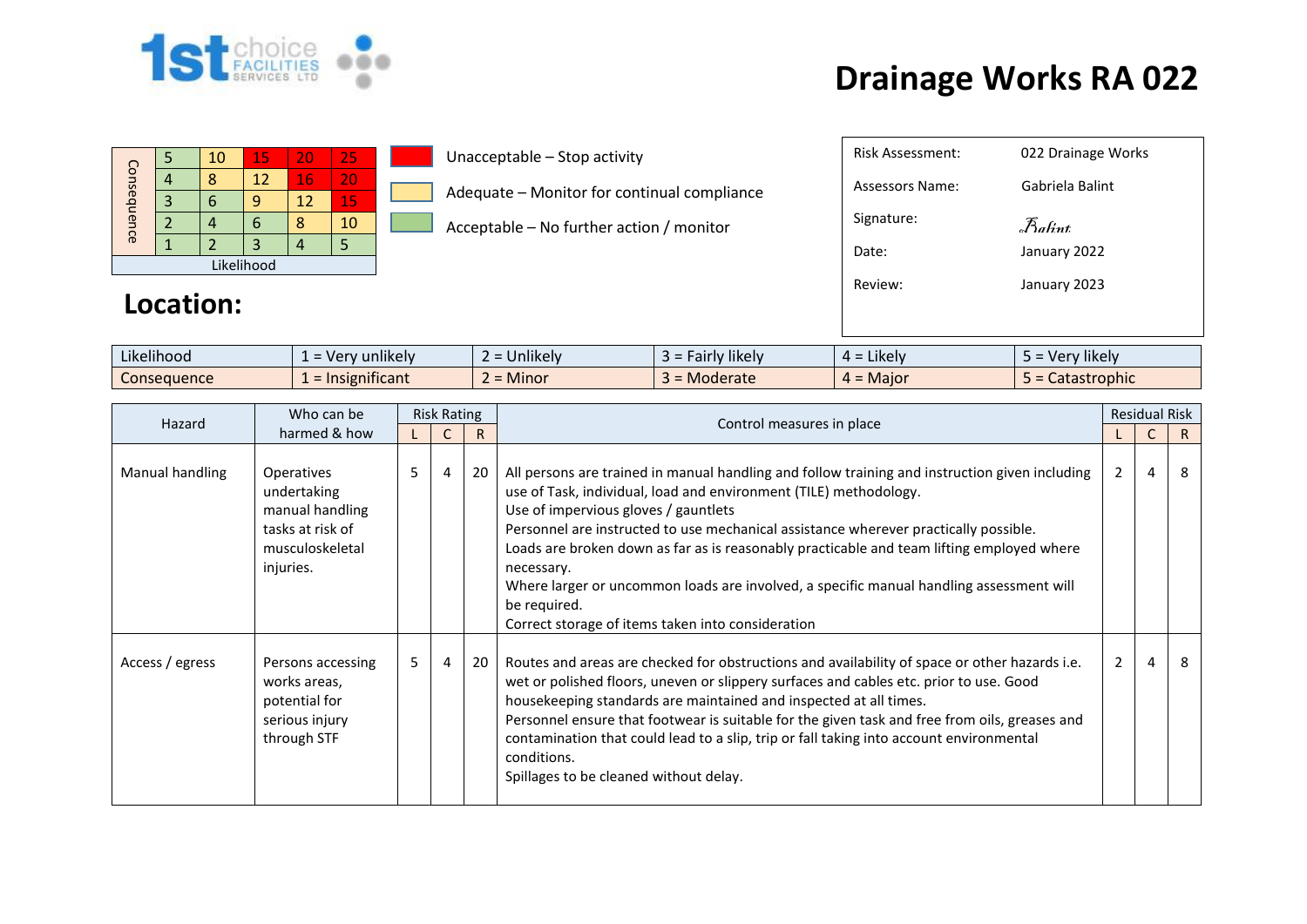

| Who can be<br>Hazard<br>harmed & how     |                                                                                                                                         | <b>Risk Rating</b> |              |              | Control measures in place                                                                                                                                                                                                                                                                                                                                                                                                                                                                                                                        |                 | <b>Residual Risk</b> |              |  |
|------------------------------------------|-----------------------------------------------------------------------------------------------------------------------------------------|--------------------|--------------|--------------|--------------------------------------------------------------------------------------------------------------------------------------------------------------------------------------------------------------------------------------------------------------------------------------------------------------------------------------------------------------------------------------------------------------------------------------------------------------------------------------------------------------------------------------------------|-----------------|----------------------|--------------|--|
|                                          |                                                                                                                                         |                    | $\mathsf{C}$ | $\mathsf{R}$ |                                                                                                                                                                                                                                                                                                                                                                                                                                                                                                                                                  | $\blacklozenge$ | $\mathsf C$          | $\mathsf{R}$ |  |
| Use of plant and<br>equipment            | Persons using plant<br>/ equipment at risk<br>of serious injury<br>through drawing in,<br>collision or contact<br>with moving parts     | 4                  | 4            | 16           | Persons trained in the use of type of work equipment in use. Equipment to be placed on firm<br>level ground. Use of petrol / diesel driven equipment to take place in a ventilated area. Use<br>of electrical equipment to be in line with requirements relating to electrical plant including<br>PAT testing, RCD protected, use of transformer etc. Regular inspection of all work equipment<br>pre use and at regular intervals.                                                                                                              | 2               | 4                    | 8            |  |
| Contact with fumes<br>/ dust / noise     | All persons on site<br>and others who<br>may be affected<br>Potential for long<br>term adverse<br>health effects.                       | 4                  | 3            | 12           | All personnel are instructed in the adverse effects that fumes / dust / noise may have on<br>individuals' health. The use of personal protective equipment is required including hearing<br>protection to the correct rating and the use of best available technology to guard against<br>additional hazards including suitable RPE & use of ventilation systems as necessary.                                                                                                                                                                   | 2               | 3                    | 6            |  |
| Work at height                           | Persons<br>undertaking work<br>at height in any<br>location. Potential<br>for serious injury /<br>fatality through fall<br>from height. | 3                  | 5            | 15           | All work at height is planned prior to works commencing ensuring all controls are in place<br>Work at height is only to undertaken where suitable controls are in place and inspected pre-<br>use<br>All personnel to use supplied access equipment only ensuring that the EN131 steps / ladders<br>are fully opened and set up as per instructions and training given. Steps / ladders to be<br>maintained in a clean and clear condition at all times. Steps / ladders to be tagged to<br>demonstrate compliance with inspection requirements. | $\overline{2}$  | 5                    | 10           |  |
| Contact with<br>needles / vermin<br>etc. | All persons on site<br>and others who<br>may be affected<br>Potential for long<br>term adverse<br>health effects.                       | 3                  | $\mathbf{3}$ | 9            | All operatives undertake site specific inspections prior to attending works. Evidence of<br>infestation and / or needles is referred back to client for action prior to proceeding.                                                                                                                                                                                                                                                                                                                                                              | 1               | 3                    | 3            |  |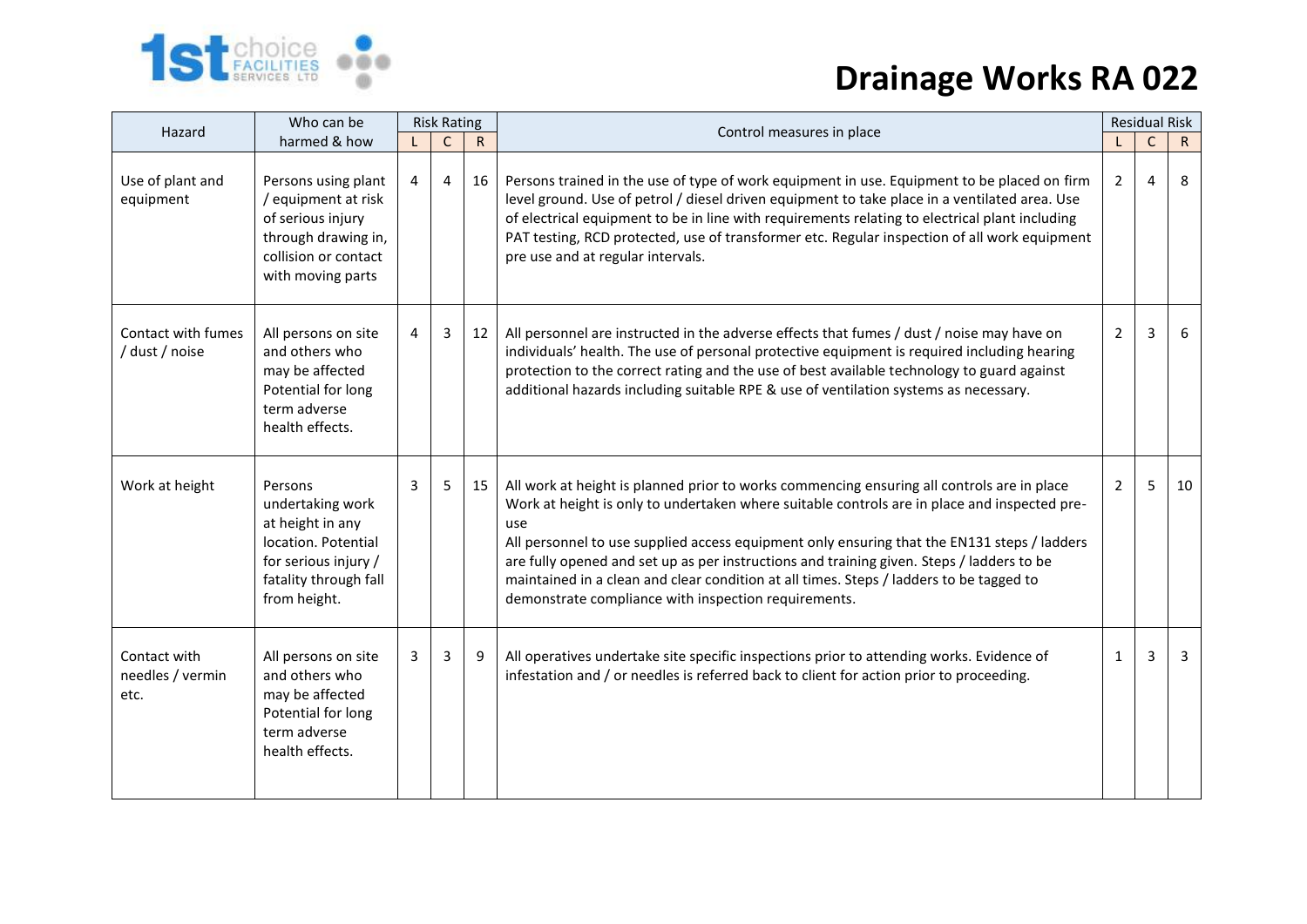

| Violence (verbal or<br>physical)                                       | Persons<br>undertaking the<br>task. Serious injury<br>potential through<br>interaction.                                  | 3 | $\overline{4}$ | 12 | Personnel are aware of potentially violent persons prior to attending works. Where this is<br>not available, personnel to use discretion and if conflict is likely are to leave site and report<br>back to line manager for further advice.                                                                                                                                                                                                                                                                                                                                                                                                                                                                                                                                                                                                                                                                                                                                                                                           | $2^{\circ}$    | 4 | 8  |
|------------------------------------------------------------------------|--------------------------------------------------------------------------------------------------------------------------|---|----------------|----|---------------------------------------------------------------------------------------------------------------------------------------------------------------------------------------------------------------------------------------------------------------------------------------------------------------------------------------------------------------------------------------------------------------------------------------------------------------------------------------------------------------------------------------------------------------------------------------------------------------------------------------------------------------------------------------------------------------------------------------------------------------------------------------------------------------------------------------------------------------------------------------------------------------------------------------------------------------------------------------------------------------------------------------|----------------|---|----|
| Struck by plant /<br>equipment                                         | All persons on site<br>and others who<br>may be affected<br>Serious injury<br>potential, possible<br>fatality            | 3 | 5              | 15 | All operatives trained and competent.<br>All personnel to check that all plant and equipment is in place and in a serviceable condition<br>All required PPE is issued and inspected at regular intervals. Personnel refer to additional risk<br>assessments as necessary. Clear communication between operatives. Parking of vehicles /<br>plant considers task, location and others.                                                                                                                                                                                                                                                                                                                                                                                                                                                                                                                                                                                                                                                 | $\overline{2}$ | 5 | 10 |
| Discovery of or<br>damage to material<br>that may contain<br>asbestos. | Operatives /<br>engineers and<br>others who may be<br>affected.<br>Potential for<br>serious long-term<br>health problems | 3 | 4              | 12 | All personnel are trained in asbestos awareness as a minimum and follow advice given during<br>the training.<br>Prior to personnel undertaking any work where asbestos may be present, the asbestos<br>register shall be consulted. Where this is not available, a copy is to be requested from the<br>client. Likely locations include pipework, flues, decorative textured coatings etc.<br>Personnel are not permitted to undertake any works involving asbestos containing material<br>unless trained in the correct procedures.<br>Should any person come across any suspected asbestos containing material (ACM) they must<br>stop work immediately and inform their line manager who should arrange for the client to be<br>informed of the situation and await further advice.<br>Should any person accidently disturb any ACM, they must stop work immediately and inform<br>their line manager of the situation. They will then complete the decontamination procedure<br>as outlined in training and await further advice. | $\mathbf{2}$   | 4 | 8  |